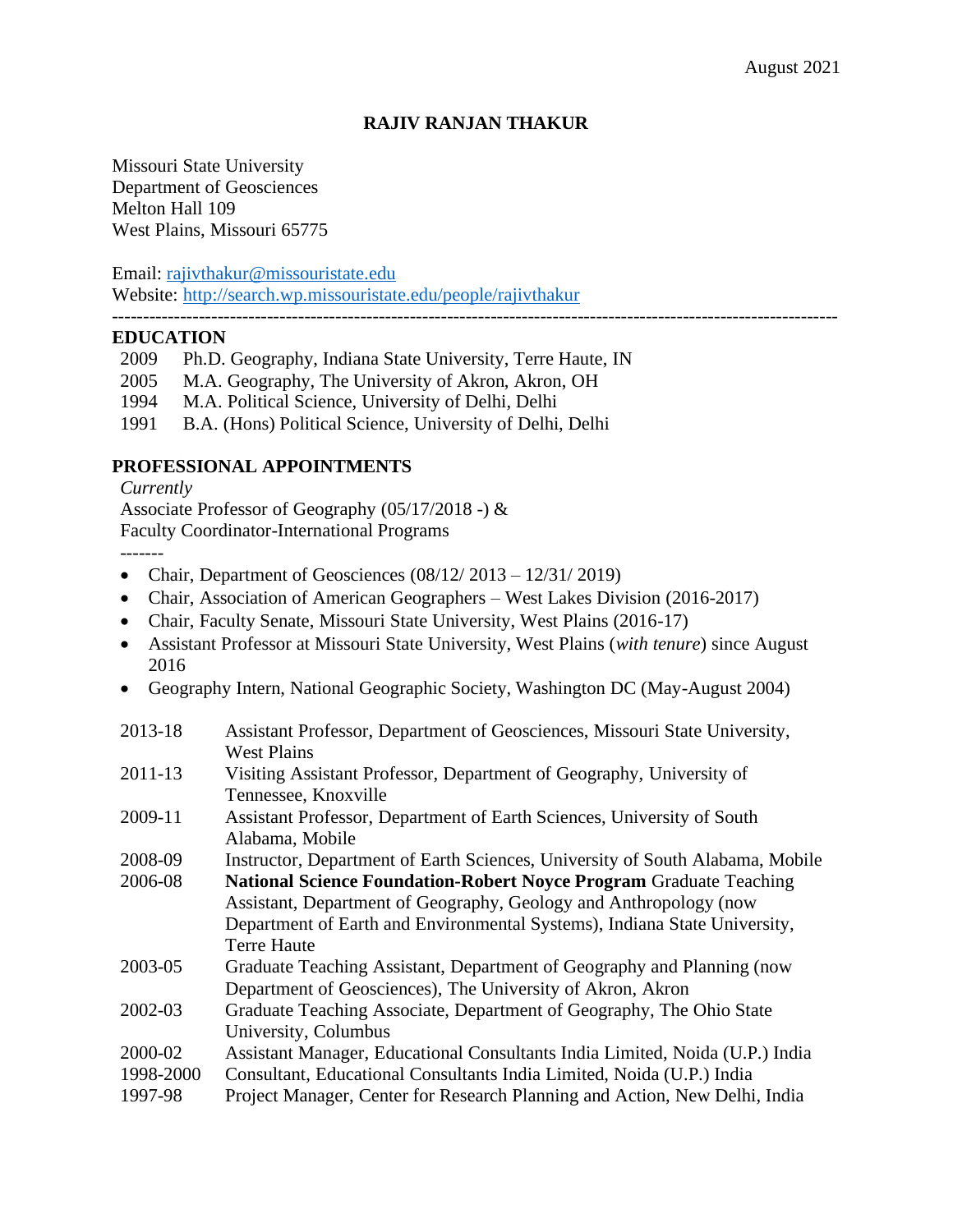1991-97 Development Associate, Sanket Information and Research Agency, Delhi, India **RESEARCH INTERESTS**

- Geography of Research and Development
- Human Dimensions of Global Climate Change

# **TEACHING EXPERIENCE**

Missouri State University, West Plains • World Regional Geography

- 
- 
- 
- India: Encountering and Contesting Development (Study Away Program)
- 
- Geoscience Orientation
- University of Tennessee, Knoxville World Regional Geography
	- Seminar)
- University of South Alabama, Mobile World Regional Geography
	- Introduction to Human Geography
	- World Economic Geography
	- Urban Geography
	-
	- GIS Applications: Social Science
- Indiana State University, Terre Haute Introduction to Human Geography
	- Introduction to Economic Geography
- The University of Akron, Akron Introduction to Human Geography
	- Geography of Cultural Diversity
	-

The Ohio State University, Columbus • World Regional Geography

# **PUBLICATIONS**

# **Books Authored**

2020 Gatrell J. D., Bierly, G. D., Jensen, R. R. and **Thakur, R**. (eds) *Research Design and Proposal Writing in Spatial Science*, (3rd ed.) Netherlands: Springer Nature

# **Books Edited**

- 2020 **Thakur, R**., Dutt, A. K., Thakur, S. and Pomeroy, G.(eds) *Urban and Regional Planning and Development:20th Century Forms and 21st Century Transformations,* Netherlands: Springer [\(https://www.springer.com/gp/book/9783030317751\)](https://www.springer.com/gp/book/9783030317751)
- 2016 Dutt, A K., Noble, A. G., Costa, F. J., **Thakur, R.,** and Thakur, S. (eds) *Spatial Diversity and Dynamics in Resources and Urban Development (Urban Development – Volume II)*, Netherlands: Springer [\(http://www.springer.com/gp/book/9789401797856\)](http://www.springer.com/gp/book/9789401797856)

Development and Planning • Higher Education Strategic Planning and

- 
- 

Management

- Introduction to Physical Geography
- Principles of Sustainability
- 

• Urban and Regional Economic

- Economic Geography
- 
- 
- Regional Economic Development (Graduate
- 
- 
- 
- 
- Introduction to GIS
- 
- 
- 
- 
- 
-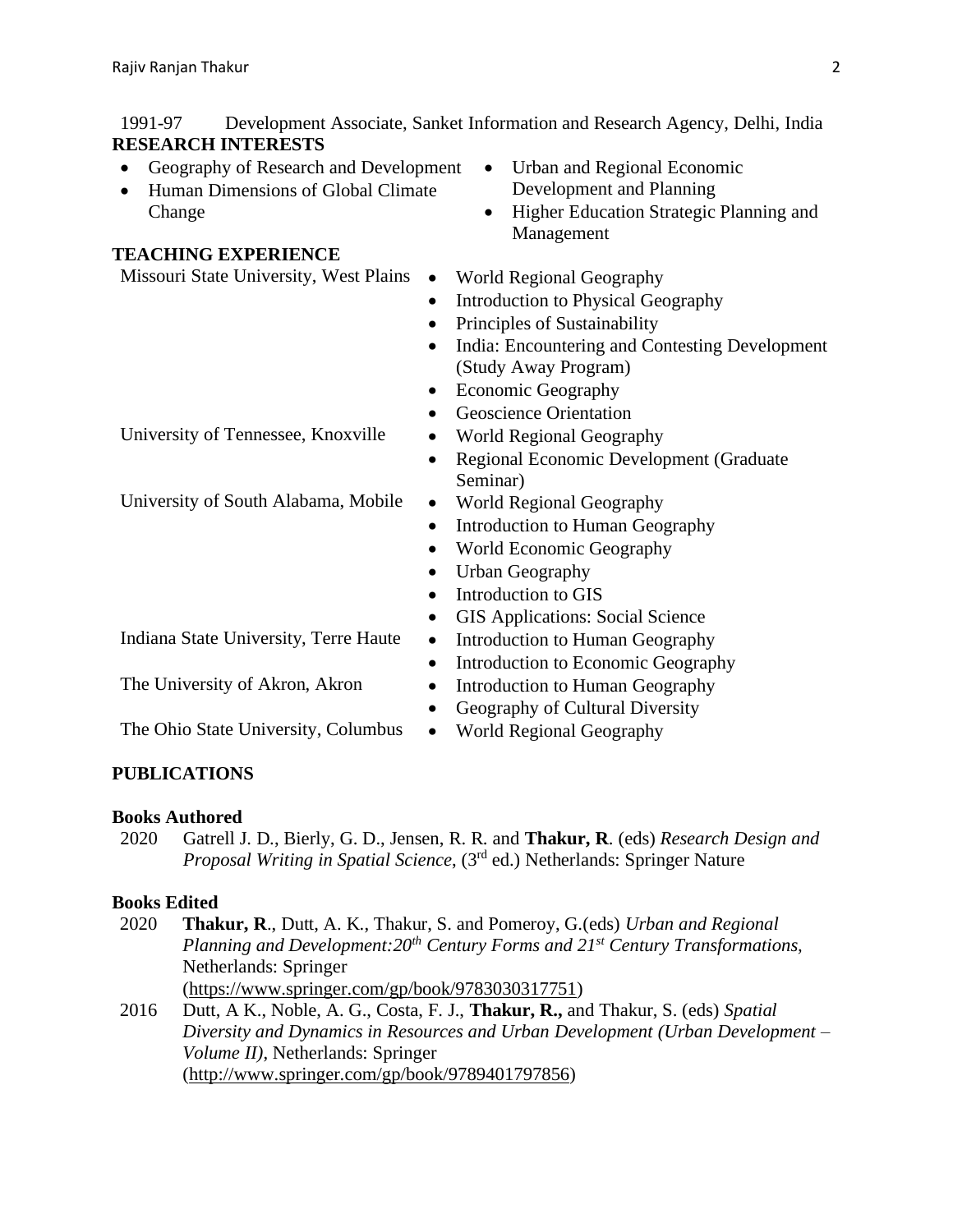2016 Dutt, Ashok K., Noble, A. G., Costa, F. J., Thakur, S., **Thakur, R.** and Sharma, H.S. (eds) *Spatial Diversity and Dynamics in Resources and Urban Development (Regional Resources – Volume I)*, Netherlands: Springer [\(http://www.springer.com/gp/book/9789401797702\)](http://www.springer.com/gp/book/9789401797702)

#### *Forthcoming*

- 2021 Thakur B, **Thakur R**, Chattopadhyay S, and Abhay RK (eds) *Resource Management, Sustainable Development and Governance: Indian and International Perspectives*, Netherlands: Springer Nature (*Manuscript in press*)
- 2022 **Thakur R**, Brunn S, Thakur B, Dhussa R and Thakur S (eds) *Environment, Development, and Culture in South and East Asia: Local, Regional and International Perspectives,* Netherlands: Springer Nature (*Book agreement signed*)
- 2022 **Thakur R**, Thakur B and Abhay RK (eds) *Local Economy and Sustainable Development: Praxis and Prospect* (*Work in progress*)
- 2022 **Thakur R** (ed) *Readings in Urban Systems*, Jaipur: Rawat Publications (*Work in progress*)

#### **Book Chapters**

- 2020 **Thakur R**, Dutt AK, Thakur S and Pomeroy G. *Urban and Regional Planning and Development: Introduction and Overview*, in **R. Thakur**, A. K. Dutt, S. Thakur and G. Pomeroy (eds) Urban and Regional Planning and Development:  $20<sup>th</sup>$  Century Forms and 21st Century Transformations*,* Netherlands: Springer
- 2020 **Thakur, R**., Dutt, A.K., Thakur, S. and Pomeroy, G. *Frank J. Costa: Professional Career and Contributions*, in **R. Thakur**, A. K. Dutt, S. Thakur and G. Pomeroy (eds) Urban and Regional Planning and Development:  $20<sup>th</sup>$  Century Forms and  $21<sup>st</sup>$  Century Transformations*,* Netherlands: Springer
- 2020 Ashok K. Dutt, Debnath Mookherjee, **Thakur, R.** Brian Sommers, Jack Benhart *Regional Development and Planning: An Overview*, in **R. Thakur**, A. K. Dutt, S. Thakur and G. Pomeroy (eds) Urban and Regional Planning and Development:  $20<sup>th</sup>$ Century Forms and 21st Century Transformations*,* Netherlands: Springer
- 2019 Misra K and **Thakur R** (2019) "Malappuram : A Million City in Making", in R. P. Misra (ed) Million Cities of India: Growth Dynamics, Internal Structure, Quality of life, and Planning Perspectives, Volume 2, New Delhi: Concept Publishing Company, 175-184.
- 2017 **Thakur R** (2017) *Cluster-Based Economic Development Strategies: Challenges and Opportunities in Peripheral Regions*, in B. Thakur, H. S. Sharma, S. Mishra, S. K. Chattopadhyay and S. Singh (eds) Regional Development: Theory and Practice, Vol-4:Development Policies, 37-58, New Delhi: Concept Publishing Company
- 2016 **Thakur R**, Dutt AK, Noble AG, Costa FJ, Thakur S. *Introduction: Urban Development* in Ashok K. Dutt, Allen G. Noble, Frank J. Costa, **R. Thakur**, and Sudhir Thakur (eds.) Spatial Diversity and Dynamics in Resources and Urban Development (Vol-2, Urban Development), Netherlands: Springer
- 2016 Thakur, S**.**, Dutt, A. K., Noble, A. G., Costa, F. J., **Thakur, R** and Sharma, H. S. *Baleshwar Thakur: Professional Career and Contributions*, in Ashok K. Dutt, Allen G. Noble, Frank J. Costa, **R. Thakur**, and Sudhir Thakur (eds.) Spatial Diversity and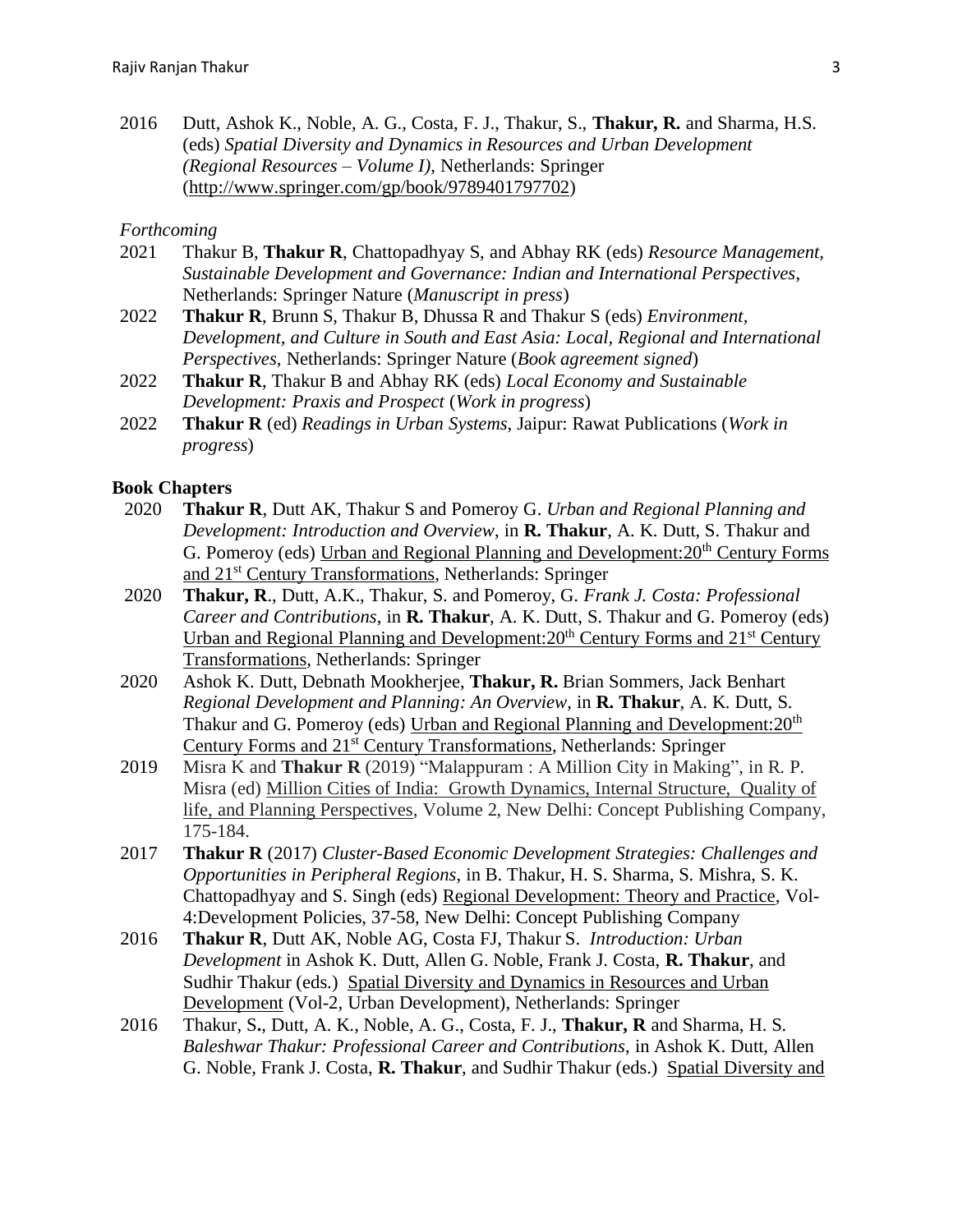Dynamics in Resources and Urban Development (Vol-2, Urban Development), Netherlands: Springer

- 2016 Thakur, S**.**, Dutt, A. K., Noble, A. G., Costa, F. J., **Thakur, R**. *Introduction: Regional Resources* in Ashok K. Dutt, Allen G. Noble, Frank J. Costa, Sudhir Thakur, **R. Thakur** and H. S. Sharma (eds.) Spatial Diversity and Dynamics in Resources and Urban Development (Vol-1, Regional Resources), Netherlands: Springer
- 2016 Thakur S, Dutt AK, Noble AG, Costa FJ, **Thakur R** and Sharma HS *Baleshwar Thakur: Professional Career and Contributions*, in Ashok K. Dutt, Allen G. Noble, Frank J. Costa, **R. Thakur**, and Sudhir Thakur (eds.) Spatial Diversity and Dynamics in Resources and Urban Development (Vol-1, Regional Resources), Netherlands: Springer
- 2010 **Thakur R**. *Geographies of Research and Development* in Barney Warf (eds) Encyclopedia of Geography, Thousand Oaks: Sage
- 2009 **Thakur R** and Sharma M *GIS and Challenges to Planning and Development Applications in Peripheral Regions*, in J. Gatrell and R. Jensen (eds) Geotechnologies and the Environment: Planning and Socio-economic Applications, 125-137, Netherlands: Springer
- 2007 **Thakur, R**. *Global Warming: Differential Impact and Emerging Dilemmas*, in B. Thakur (*et al*) (eds.) City, Society and Planning: *Festschrift* in Honor of Professor Ashok K. Dutt Volume (3) – Planning: 3-15, New Delhi: Concept Publishing Company
- 2006 Dutt, A K, A. Parai and **R. Thakur** *The City Unites with the World* in Steinbacher, R. and Benson, V. (3rd Eds.) Introduction to Urban Studies, Dubuque: Kendall/Hunt Publishing Company

#### *Forthcoming*

- 2021 **Thakur R** *Decimation of Indigenous People or Nature in North America: Understanding the Role of State in a Changing Cultural Landscape*, in Rituparna Bhattacharya (ed) Genocides and Xenophobia in South Asia and Beyond: A Transdisciplinary Perspective on Known, Lesser-known and Unknown Crime of Crimes, London: Routledge. (Chapter in preparation)
- 2021 Thakur B, Chattopadhyay SK, **Thakur R,** and Abhay, RK. *Resource Management, Sustainable Development and Governance: Introduction and Overview* in B Thakur, **R Thakur,** SK Chattopadhyay, and RK Abhay (eds) Resource Management, Sustainable Development and Governance: Indian and International Perspectives, Netherlands: Springer
- 2021 Thakur B, Abhay, RK, **Thakur R,** and Chattopadhyay SK. *Bruce Mitchell: Professional Career and Contributions* in B Thakur, **R Thakur,** SK Chattopadhyay, and RK Abhay (eds) Resource Management, Sustainable Development and Governance: Indian and International Perspectives, Netherlands: Springer
- 2021 Thakur B and **Thakur R** *Early and Modern Paradigms in Natural Resource Management: Global and Indian Experiences* in B Thakur, **R Thakur,** SK Chattopadhyay, and RK Abhay (eds) Resource Management, Sustainable Development and Governance: Indian and International Perspectives, Netherlands: Springer Nature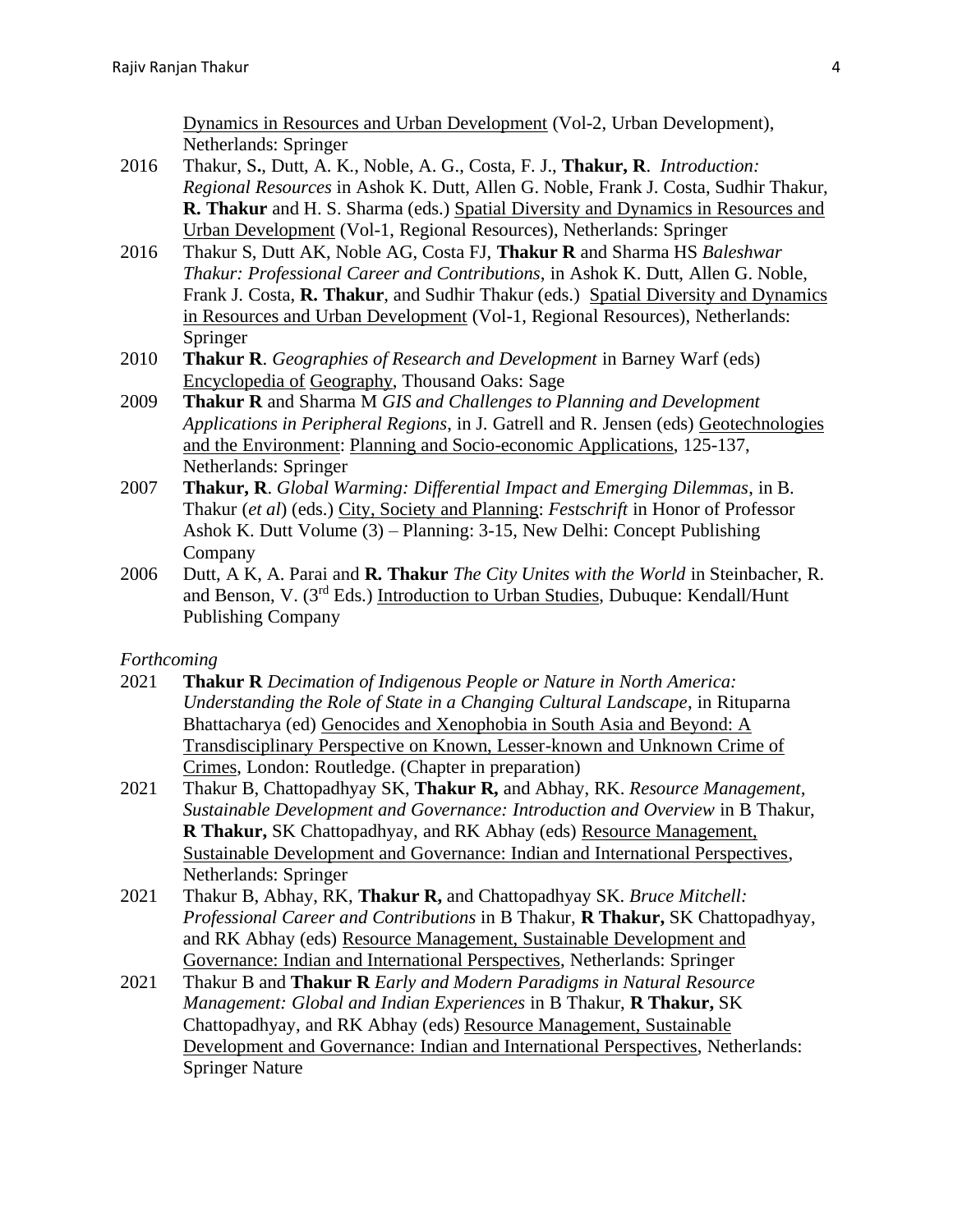- 2021 **Thakur R,** Thakur B, Chattopadhyay SK and Abhay RK. *Sustainable Resource Governance: Lessons for the Future* in B Thakur, **R Thakur,** SK Chattopadhyay, and RK Abhay (eds)Resource Management, Sustainable Development and Governance: Indian and International Perspectives, Netherlands: Springer Nature
- 2021 **Thakur R**, Brunn S, Thakur B, Dhussa R and Thakur S. *Environment, Development and Culture in South and East Asia: Introduction and Overview* in **R. Thakur**, S Brunn, B Thakur, R Dhussa and S Thakur (eds) Environment, Development, and Culture in South and East Asia: Local, Regional and International Perspectives*,* Netherlands: Springer Nature
- 2021 Thakur B. and **Thakur R.** *Resource Management under Environmental Uncertainty* in **R. Thakur**, S Brunn, B Thakur, R Dhussa and S Thakur (eds) Environment, Development, and Culture in South and East Asia: Local, Regional and International Perspectives*,* Netherlands: Springer Nature
- 2021 **Thakur R.**, Brunn S, Thakur B, and Dhussa R. *Pradyumna Prasad Karan: Professional Career and Contributions*, in **R. Thakur**, S Brunn, B Thakur, R Dhussa and S Thakur (eds) Environment, Development, and Culture in South and East Asia: Local, Regional and International Perspectives*,* Netherlands: Springer Nature

#### **Refereed Journal Articles**

- 2017 **Thakur, R.** Special Editor's Introduction: Regional Development. *Polymath: An Interdisciplinary Arts and Sciences Journal* December, 7(2): 1-4
- 2010 Gatrell, J., **R. Thakur**, N. Reid and B. Smith. Clusters and listening: Local economic development in place. *Journal of Applied Research in Economic Development 7 (1):14-25*

#### **Non-Refereed Publications**

1998 **Thakur, R**. UNDP Programme Provides Fillip to Jute Industry, in *The Pioneer Newspaper*, New Delhi, June 15, pp.14

#### **Book Reviews**

- 2019 **Thakur R**. Review of Roger D. Simon's Philadelphia: A Brief History. *Economic Development Quarterly* 33(1): 64-65
- 2017 **Thakur R**. Review of Jonathan Peyton's Unbuilt Environments: Tracing Postwar Development in Northwest British Columbia. *Polymath: An Interdisciplinary Arts and Sciences Journal* December 7(2): 149-150
- 2012 **Thakur R**. Review of Rick Pruetz's Lasting Value: Open Space Planning and Preservation Successes. *Polymath: An Interdisciplinary Arts and Sciences Journal*  2(3) Summer.
- 2011 **Thakur R**. Review of Yda Schreuder's The Corporate Greenhouse: Climate Change Policy in a Globalizing World. *The Geographical Review* 101(4): 614-16.
- 2010 **Thakur R**. Review of Roberta Capello and Peter Nijkamp (eds.) Handbook of Regional Growth and Development Theories. *Regional Studies* 44(1):132-35
- 2010 **Thakur R**. Review of N. Salvadori *et al* (eds) Geography, Structural Change and Economic Development: Theory and Empirics. *Tijdschrift voor economische en sociale geografie* 101(2): 240-42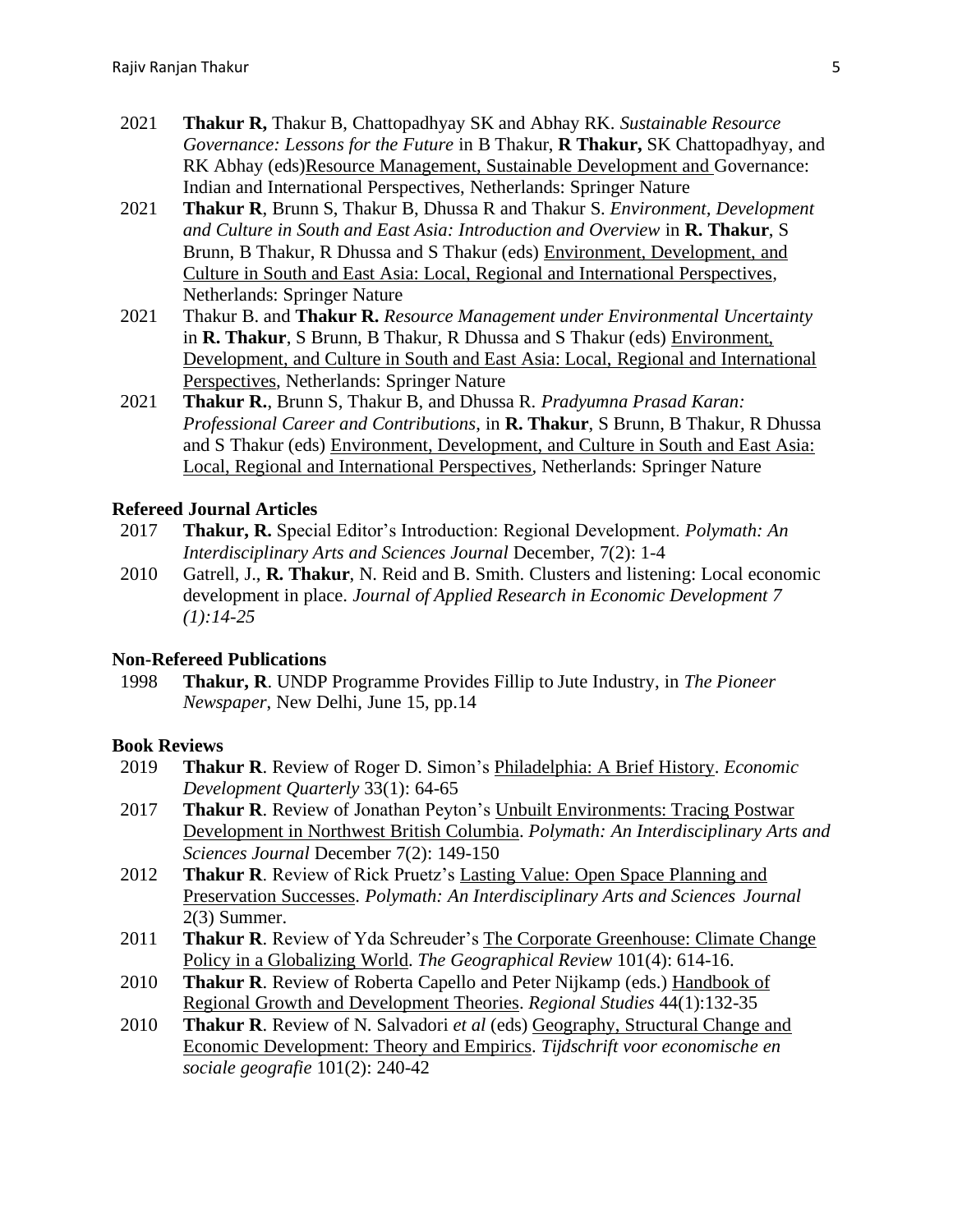- 2009 **Thakur, R**. Review of Adam Tickell *et al* (eds) Politics and Practice in Economic Geography. *The Professional Geographer* 61(3): 411-413.
- 2008 **Thakur, R**. Review of Bernard Fingleton's (eds) New Directions in Economic Geography. *Regional Science Policy and Practice*. 1(1): 125-127

#### **PRESENTATIONS**

#### Invited Lecture

- 2021 *Integrating Ecosystem, Knowledge Economy and Livelihood in Mithila Region: Issues, Responses and Strategies*, Keynote Lecture at International Webinar – 'Geographical Perspectives on Global Pandemic: Issues, Challenges and Opportunities'. Lalit Narayan Mithila University, Darbhanga, Bihar, India. August 3. (https://www.youtube.com/watch?v=UvEx7s77LuM)
- 2021 *Knowledge Economy, Labor Market and Spatial Science: Challenges and Opportunities in Bihar*, Aryabhatta Knowledge University, Patna, Bihar, India. July 24. (https://www.youtube.com/watch?v=\_sjcfZFqlAY)
- 2021 *Geography or Spatial Science: Demystifying Research*, Special Lecture-Department of Geography, Patna University, Patna, Bihar, India. July 15.
- 2021 *Environmental Policy and Decision Making: A Twenty first Century Issue*. Earth Day 2021 – Utkal University, Bhubaneshwar, Orissa, India. April 22. (*Public Lecture available on request as a google drive link*)
- 2018 *Rural America in a Globalized World: Context, Challenges and Opportunities*. Dyal Singh College, University of Delhi, Delhi. January 11.
- 2017 *Rural America in a Globalized World*. Friends of the Garnett Library, West Plains. October 13.
- 2016 *Structural and Compositional Change in Science and Technology Planning in India: 1951-2017*. Annual Meeting of the Indian Science Congress Association, Mysuru, India. January 3-8. [*Invited foreign delegate*]
- 2015 *Globalization: Understanding the Big Shifts*. A Public Lecture under the aegis of Geography Awareness Week, Missouri State University, West Plains, Missouri. November 19.
- 2012 *Science and Technology Indicators in India: Policy Geography*. Annual Meeting of the Indian Science Congress Association, Bhubaneswar, India. January2-7. [*Invited foreign delegate*]
- 2010 *Science and Technology Indicators in EPSCoR States: Policy Geography*. Humanities and Social Sciences Colloquium, College of Arts and Sciences, University of South Alabama, Mobile Alabama.
- 2007 *Human-Environment Interaction*. Geography and History of the World Summer Institute, Indiana Department of Education. Terre Haute, Indiana July.
- 2006 *Population and Migration*. Geography and History of the World Summer Institute, Indiana Department of Education. Terre Haute, Indiana July.

#### Conference Presentation

2016 **Thakur, R**. *Growth, Inequality of Indian Cities: 1991-2011*, The 13<sup>th</sup> International Asian Urbanization Conference, Yogyakarta, Indonesia, January 6-8.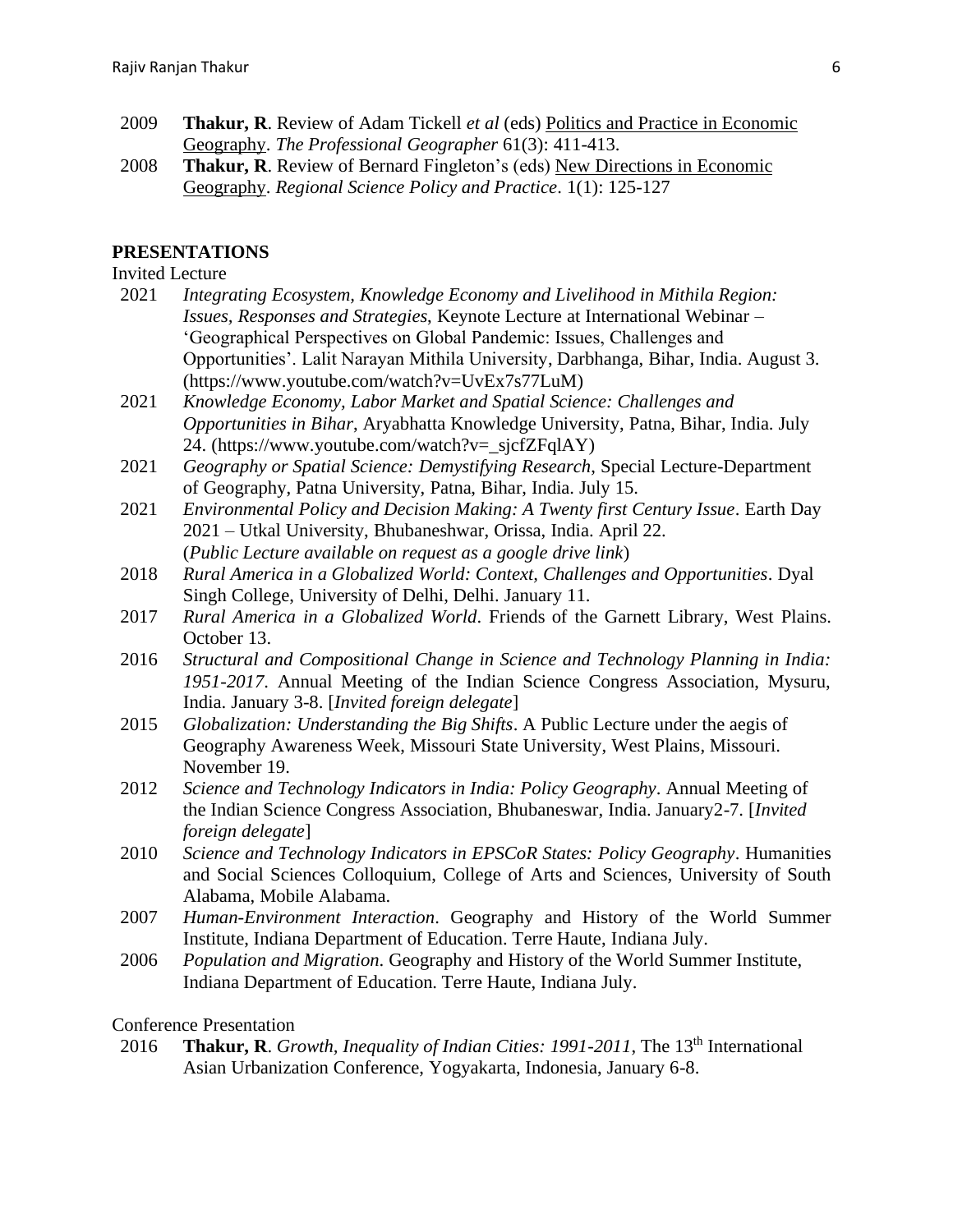- 2011 **Thakur, R**. and Gatrell, J*. The Spatial Dynamics of US Shipbuilding Industry: A County-Level Analysis of Growth Share, 1998-2007*. Annual Meeting of the AAG, Seattle, WA, April 12-16.
- 2010 **Thakur, R**. *Cluster-based Economic Development Strategies: Retrospect and Prospects.* Annual Meeting of the AAG, Washington DC, April 14-18.
- 2010 **Thakur, R**. *Explaining Racial-Ethnic Change in Alabama*. Race, Ethnicity and Place Conference – V, Binghampton, NY October 6-8, 2010
- 2010 **Thakur, R**. and Gatrell, J*. The Spatial Dynamics of the Gulf Coast Shipbuilding Industry: A County-Level Analysis of Growth Share, 1998-2007* 33rd Applied Geography Conference, Fort Worth, TX October 20-23.
- 2009 **Thakur, R**. *Urbanization and Urban Structural Change in Mobile MSA*. 32nd Applied Geography Conference, Baton Rouge, Louisiana Oct 28-30, 2009
- 2009 **Thakur, R***. Science and Technology Indicators in Alabama: Policy Geography.* Annual Meeting of the AAG, Las Vegas, NV. March 27.
- 2008 **Thakur, R***. Spatial Attributes of Science and Technology Indicators in EPSCoR States.*  Annual Meeting of the AAG, Boston, MA. April 18.
- 2007 **Thakur, R**. and Gatrell, J. *R&D Performance of Land Grant Universities in EPSCoR States, 1993-2003.* 30<sup>th</sup> Applied Geography Conference, Indianapolis, in October 17-18.
- 2007 **Thakur, R**. and Gatrell, J. *Science and Technology Indicators: A Policy Geography*  (Poster). Annual Meeting of the AAG San Francisco, CA. April.
- 2006 **Thakur, R**. and Gatrell, J. *[Scalar Discourses on Development in South Asia:](http://communicate.aag.org/eseries/aag_org/program/AbstractDetail.cfm?AbstractID=9080)  [Unpackaging the Debate.](http://communicate.aag.org/eseries/aag_org/program/AbstractDetail.cfm?AbstractID=9080)* Annual Meeting of the AAG at Chicago, IL.
- 2005 **Thakur, R**. *Five Decades of Shifts in Slum Upgrading Policy of India.* Annual Meeting of AAG at Denver, CO.
- 2004 **Thakur, R**. *Post-Modernism and Planning in India: Some Preliminary Thoughts*. East Lakes Division Meeting of the AAG, Athens, OH.
- 2004 **Thakur, R**. and Dutt, A. K. *Ideology-based Paradigm Shift of India's Five Year Plans*  Annual Meeting of AAG, Philadelphia, PA.
- 2003 **Thakur, R***. Consequence of Kyoto Protocol and Policy Options.* East Lakes and West Lakes Division Meeting of the AAG, Kalamazoo, MI.

#### Attended

- 2017 Annual Meeting of the American Association of Geographers, Boston, April 2017
- 2016 AAG West Lakes and East Lakes Meeting at Northern Michigan University, Marquette, MI, October 14-15. (With 4 students from MSU, West Plains)
- 2015 Missouri Geographic Alliance (MGA) GIS Education Committee Advisory Meeting, Jan 6.
- 2014 Globalization Task Force Meeting, Missouri State University, Springfield, Carrington Hall, Dec 8.
- 2014 37<sup>th</sup> Applied Geography Conference, Hilton, Atlanta, GA Oct 15-17. (With 6 students from MSU, West Plains)
- 2014 Missouri Geographic Alliance (MGA) GIS Education Committee Advisory Meeting, University of Missouri, Columbia, Oct 8.
- 2014 National Science Foundation (NSF) Grants Conference, Hosted by the George Washington University, Arlington, VA, Oct 6-7.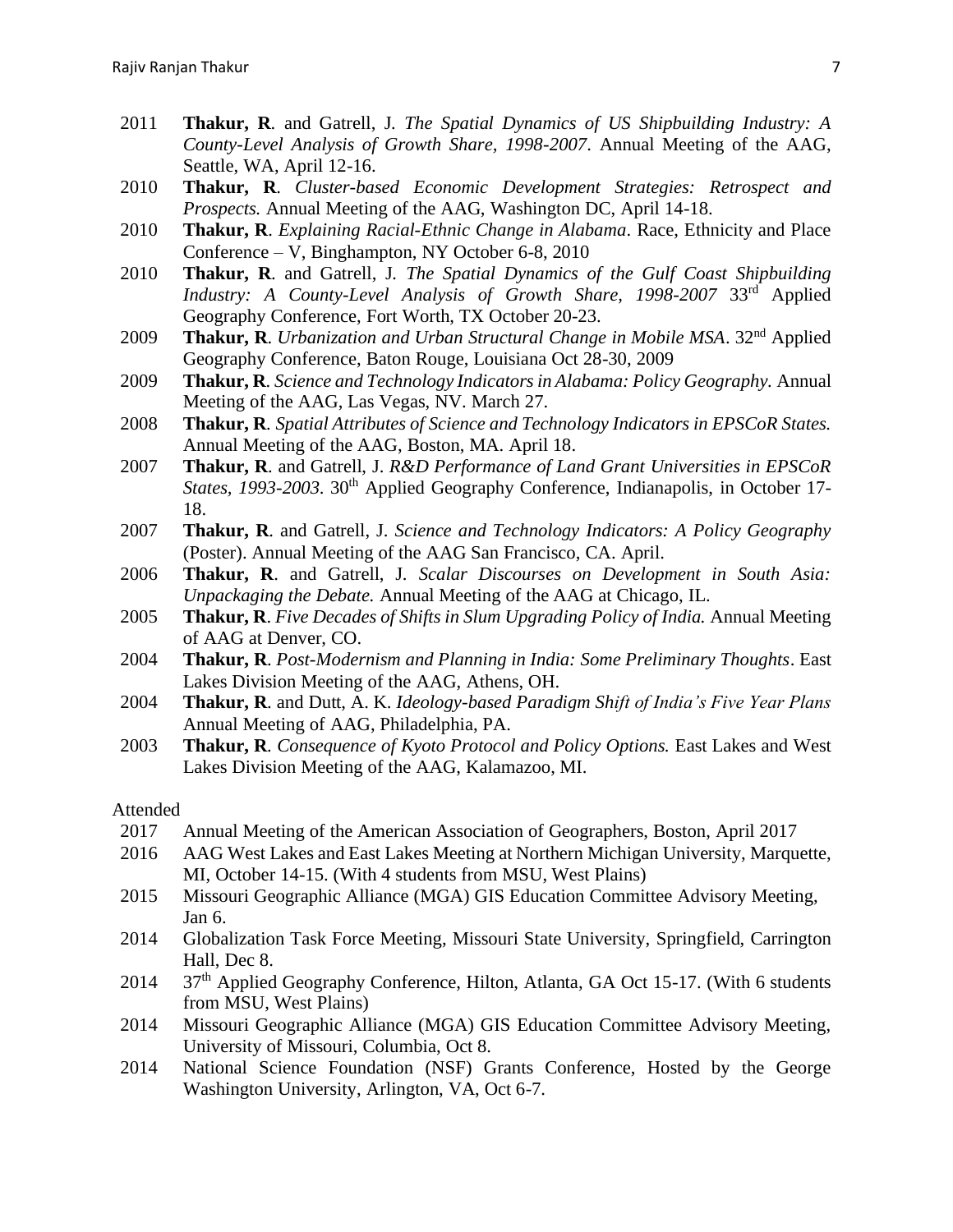- 2014 Missouri State University's Inaugural Conference on Civic Engagement, 'Building and Sustaining Partnerships for Stronger Communities', MSU Plaster Student Union, Sept 17.
- 2014 Missouri State University's Study Away Program: Annual Study Away Fair, PSU Atrium, Springfield, Sept 10.
- 2014 American Planning Association's National Planning Conference, Atlanta, GA, April 26-30.
- 2013 Attended the 19<sup>th</sup> Annual Sloan Consortium International Conference on 'Online Learning', November 20-22, Walt Disney World Swan and Dolphin Resort, Lake Buena Vista, FL.

# **SERVICE**

| 2016-20   | Member, Common Curriculum Advisory Committee (CCAC), Missouri<br>Department of Higher Education (MDHE).                                        |
|-----------|------------------------------------------------------------------------------------------------------------------------------------------------|
| 2017-20   | <b>Member,</b> Working Group Natural and Mathematical Sciences – Common<br>Curriculum Advisory Committee (CCAC), Missouri Department of Higher |
|           | Education (MDHE).                                                                                                                              |
| 2017-20   | <b>Chair, Working Group Geosciences Discipline – Common Curriculum Advisory</b>                                                                |
|           | Committee (CCAC), Missouri Department of Higher Education (MDHE).                                                                              |
| 2019-20   | Fulbright Scholar Liaison, Fulbright Scholar Program, Institute of International                                                               |
|           | Education.                                                                                                                                     |
| 2019 & 20 | National Selection Panelist, Boren Awards, National Security Education<br>Program, US Department of State, March                               |
| 2015 & 18 | National Selection Panelist, Gilman International Scholarship Program, The                                                                     |
|           | Bureau of Educational and Cultural Affairs, US Department of State.                                                                            |
| 1996      | Co-organizer, Workshop on Preparation of 'State Level Human Development                                                                        |
|           | Reports' sponsored jointly by the UNDP and Government of Madhya Pradesh at                                                                     |
|           | Bhopal, India, Nov 30 & Dec 1, 1996                                                                                                            |
| Geography |                                                                                                                                                |
| 2019      | Organizer, Geography Awareness Week, Missouri State University, West                                                                           |
|           | Plains, Nov 10-16                                                                                                                              |
| 2019      | Chair, Panel Session - Working Abroad: International Career Opportunities                                                                      |
|           | for Geographers, Sponsored by Careers and Professional Development,                                                                            |
|           | American Association of Geographers, Annual Meeting, Washington DC, April 4                                                                    |
| 2019      | Co-Organizer, Panel Session - P. P. Karan (1930-2018) and Geography: Six                                                                       |
|           | Decades of Contributions to Environment, Development and Culture,                                                                              |
|           | Sponsored by Asian Geography and Regional Development and Planning                                                                             |
|           | Specialty Groups, American Association of Geographers, Annual Meeting,                                                                         |
|           | Washington DC, April 4                                                                                                                         |
| 2019      | Co-Organizer, Paper Session – Environment, Development, and Culture:                                                                           |
|           | Global Perspectives, Sponsored by Asian Geography and Regional                                                                                 |
|           | Development and Planning Specialty Groups, American Association of                                                                             |
|           | Geographers, Annual Meeting, Washington DC, April 6                                                                                            |
| 2016-17   | Chair, West Lakes Division of American Association of Geographers (AAG)                                                                        |
|           | & hosted Annual Meeting of the West Lakes Division of AAG Oct 19-21, 2017                                                                      |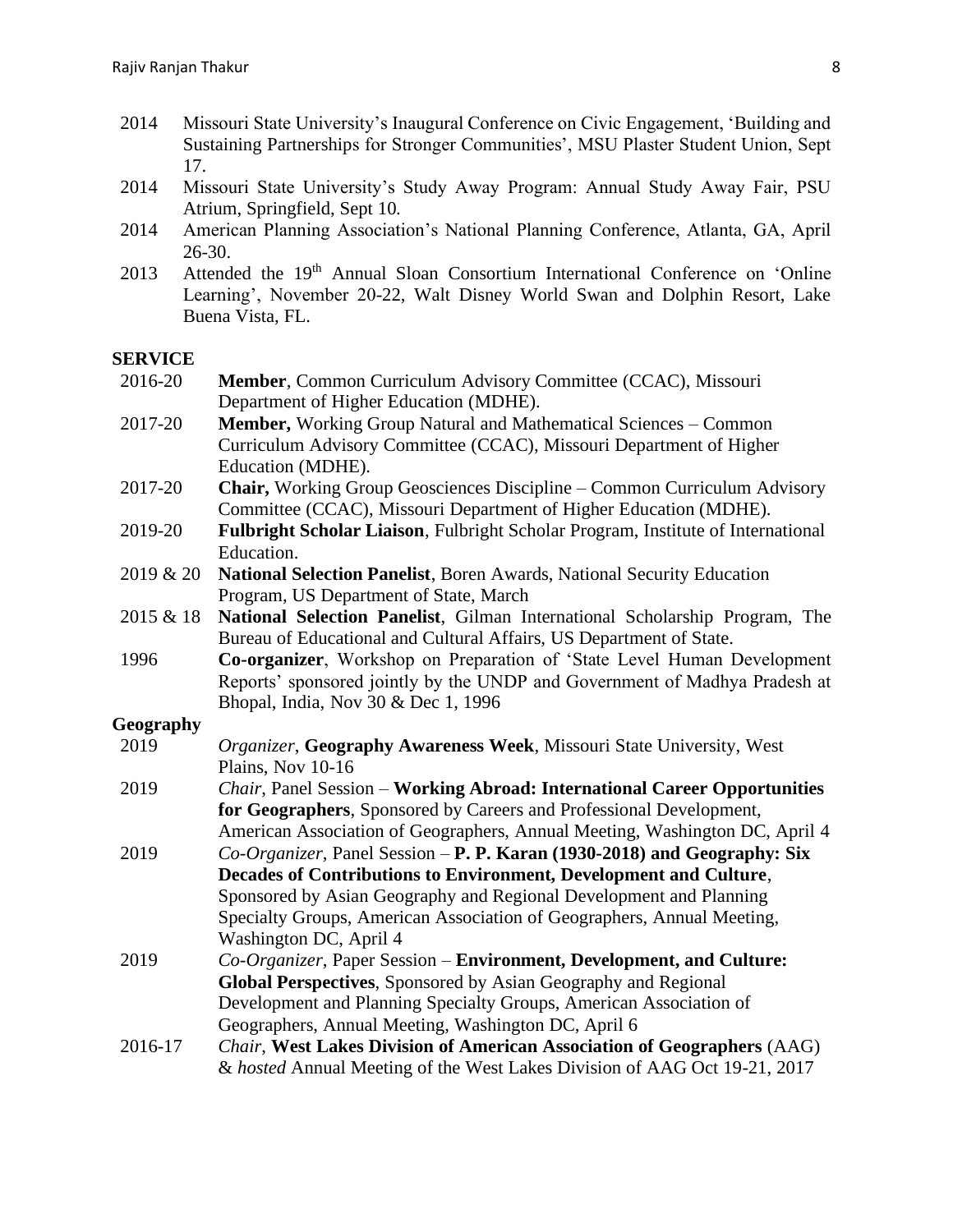- 2015 *Organizer*, **Geography Awareness Week**, Missouri State University, West Plains, Nov 15-21
- 2015 *Director*, **Study Away Program – India** (July)
- 2014 + *Member*, International Board of Directors, **Asian Urban Research Association** (AURA)
- 2014 *Member*, Advisory Committee **Missouri Geographic Alliance's** GIS Education Committee
- 2011-12 *Chair*, Regional Development and Planning Specialty Group, AAG.
- 2011-12 *Member*, Southeast Division AAG Program Committee.
- 2010-11 *Vice-Chair*, Regional Development and Planning Specialty Group, AAG.
- 2009-10 *Member-at-large*, Regional Development and Planning Specialty Group AAG.
- 2012 *Chair & Organizer*, Panel session on **India's New Economic Policy: A Critical Engagement**. Sponsored by the Regional Development and Planning Specialty Group, AAG New York, February 24.
- 2011 *Organizer*, Paper Session on '**Cluster-based Regional Development and Planning: Empirical Evidences'.** Sponsored by the Regional Development and Planning Specialty Group, AAG Seattle, WA. April 12-16.
- 2010 *Organizer*, Session on **'Cluster-based Economic Development Strategies: From Analysis to Action'**. Sponsored by the Regional Development and Planning Specialty Group, AAG, April.
- 2005 *Co-organizer*, Panel session on **'India Rising'** sponsored by Regional Development and Planning Specialty Group and Asian Geography Specialty Group at the 2005 Annual Meeting of the AAG, Denver, CO

#### **Department and University**

#### **Missouri State University**, **West Plains, MO**

- 2020-21 Member, Faculty Evaluation Committee
- 2020-21 Member, Faculty Handbook Committee
- 2020-21 Chair, International Issues (Adhoc)
- 2018-20 Chair, Divisional Personnel Committee
- 2018-19 Member, Faculty Handbook Committee
- 2017-18 **Member**, Chancellor Search Committee [\(https://wp.missouristate.edu/about/chancellor-search.htm\)](https://wp.missouristate.edu/about/chancellor-search.htm) **Member**, Executive Budget Committee (Since 2015-16) **Co-Chair,** Institutional Analysis Committee **Co-Chair**, Faculty Handbook Committee **Member**, Public Affairs Committee **Chair**, Working Group on International Issues **Member**, Search Committee – Academic Advisor (2017) 2016-17 **Chair**, Faculty Senate Member, Administration Council Member, Executive Budget Committee (Since 2015-16) Member, Multicultural Committee Member, Scholarship Committee Member, Risk Management Committee Member, Academic Affairs Planning and Coordination Committee Member, Student Technology Usage Fee Committee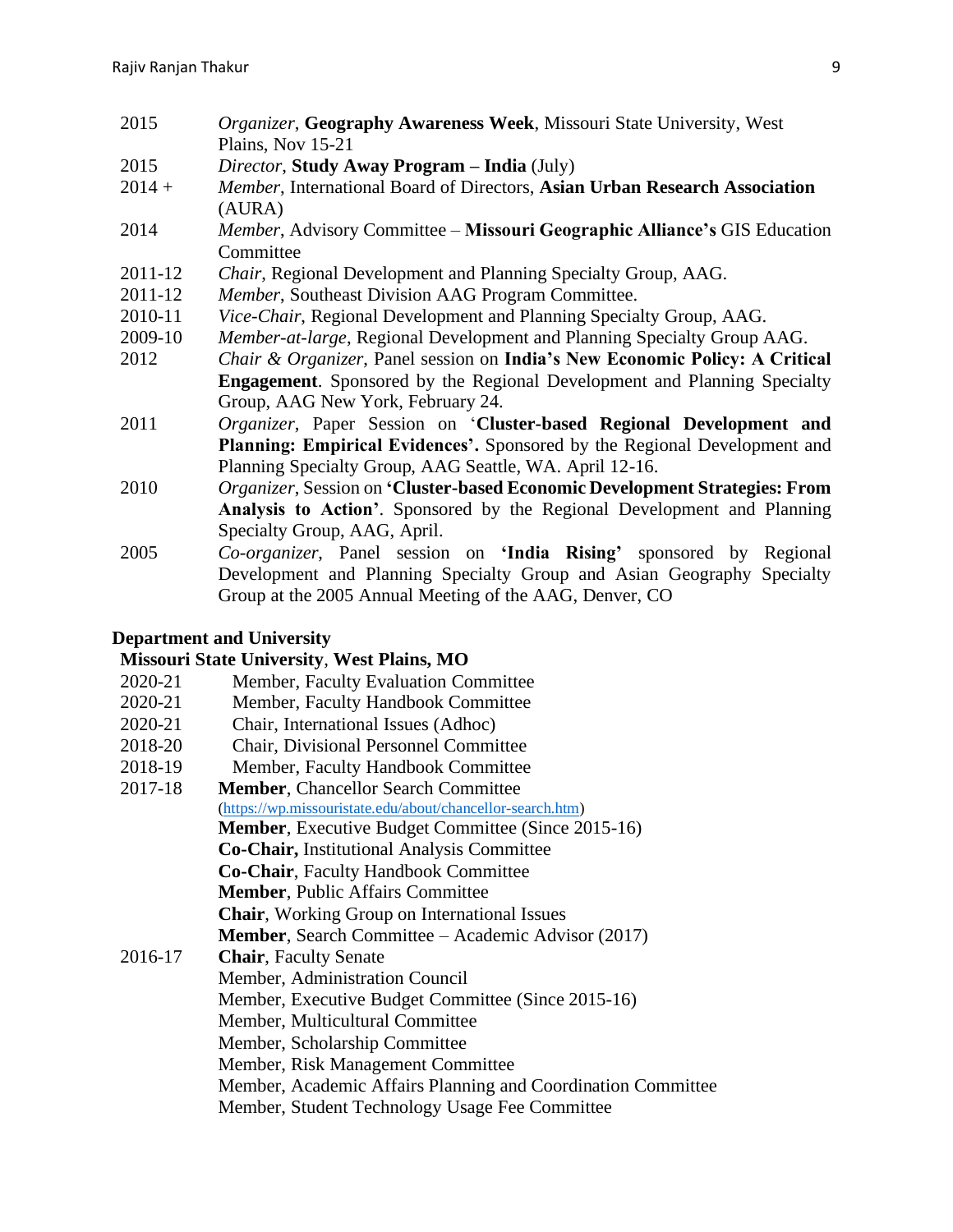|          | Member, Search Committee for Advisor-TRIO                                       |
|----------|---------------------------------------------------------------------------------|
| 2015-16  | <b>Faculty Senate Chair Elect</b>                                               |
|          | Member, Steering Committee for Developing the 2016-21 Long Range Plan           |
| 2014-15  | <b>Member, President's Task Force on 'Globalization'</b>                        |
| $2014 +$ | Member, Faculty Handbook Committee                                              |
| 2014-16  | Member, Assessment Committee                                                    |
| 2014-15  | Member, Search Committee for Director, Information Technology Services          |
|          | Member, Search Committee for Accounting Faculty                                 |
| $2014 +$ | Campus Representative, Boren Scholarships and Fellowships (2014 onwards)        |
| $2014 +$ | Advisor, Gilman Scholarships, US Department of State, Bureau of Educational and |
|          | Cultural Affairs (ECA)                                                          |
| $2013 +$ | Faculty Advisor, Udall Scholarship, Udall Foundation                            |
| $2013 +$ | Faculty Advisor, Student International Association                              |
| $2013 +$ | Member, China Study Abroad Selection Committee                                  |
| 2013-14  | Member, Student Advisement and Academic Success Committee                       |
|          | Member, Academic Concerns Committee                                             |
|          | Member, Cohort on Online Course Development and Enhancement                     |
|          | University Representative, Office of International Services [International      |
|          | Partnership], Missouri State University, Springfield & West Plains              |
| $2013 +$ | Chair, Department of Geosciences                                                |

# **University of Tennessee, Knoxville, TN**

Department of Geography

| 2012-13 | Coordinator, World Regional Geography Course |  |
|---------|----------------------------------------------|--|

# **University of South Alabama, Mobile, AL**

|         | Department of Earth Sciences                                                 |
|---------|------------------------------------------------------------------------------|
| 2010-11 | Chair, Earth Science Department Committee on Textbook/Library                |
|         | <i>Chair</i> , Earth Science Department Committee on Assessment of Geography |
| 2009-10 | <i>Chair</i> , Earth Science Department Committee on Recruitment             |
|         | Member, Earth Science Department Committee on Assessment of Geography        |
|         | Member, Earth Science Department Committee on Library/Textbook               |
|         | College of Arts and Sciences                                                 |
| 2008-11 | <i>Member</i> , International Education Committee                            |

# **Manuscript Reviewer**

*Journals*

| $2018 +$ | Asian Geographer                            |
|----------|---------------------------------------------|
| 2017     | Polymath                                    |
| 2015     | Sage Open                                   |
| 2012     | Growth and Change                           |
| 2011     | Regional Science Policy and Practice        |
|          | Arab World Geographer                       |
|          | <b>Industrial Geographer</b>                |
| 2010     | Drogoodings of Applied Coography Conference |

2010-11 Proceedings of Applied Geography Conference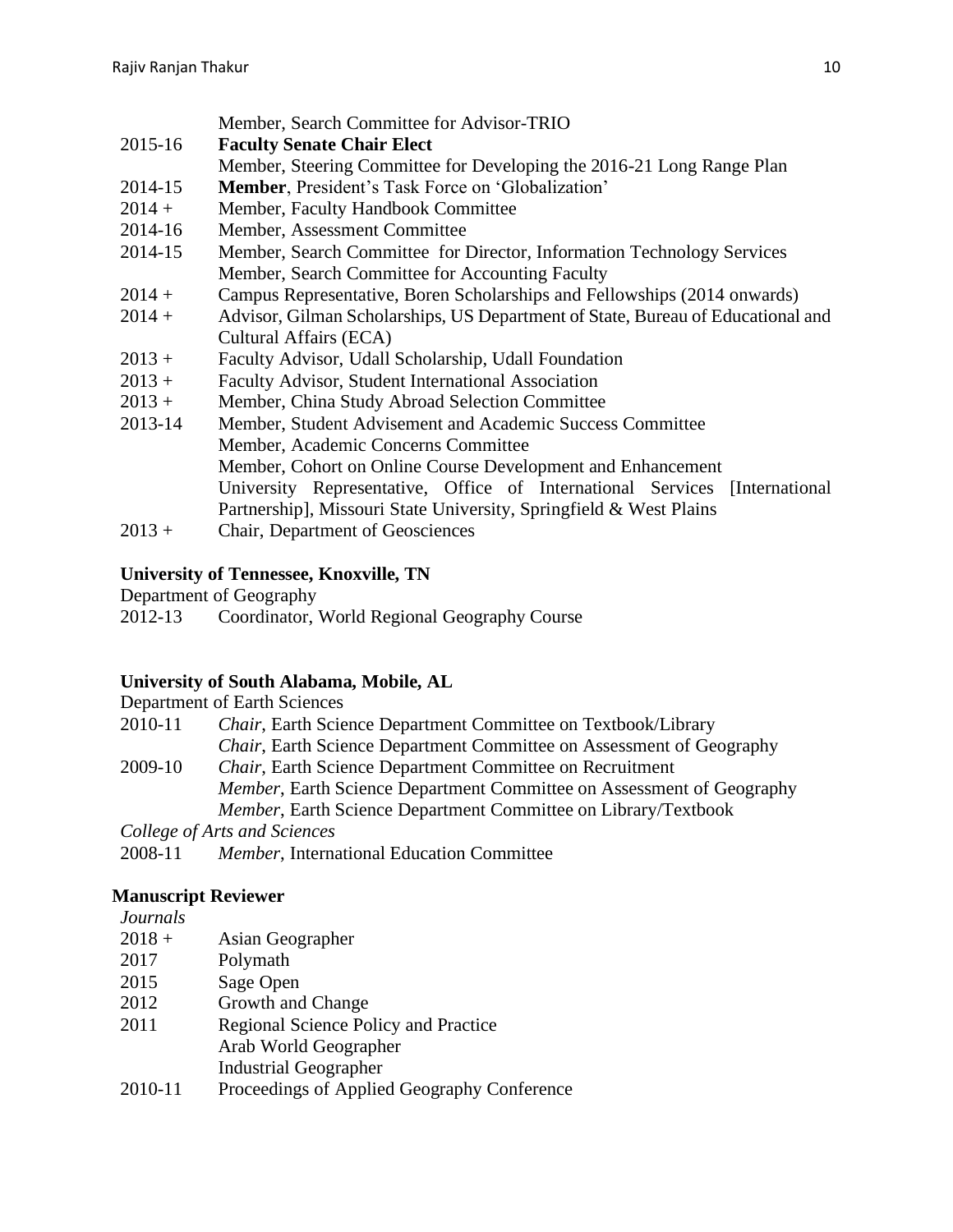| 2008       | Journal of Applied Geography |
|------------|------------------------------|
| Publishers |                              |
| 2017       | Springer                     |

2011 & 13 Oxford University Press

# **Editorial Board**

| $2018 +$  | Member, Editorial Board, Asian Geographer, Hong Kong Geographical        |
|-----------|--------------------------------------------------------------------------|
|           | Association                                                              |
|           | http://www.tandfonline.com/toc/rage20/current                            |
| $2015 +$  | Member, Faculty Advisory Board, LOGOS: A Journal of Undergraduate        |
|           | Research, Missouri State University, Springfield                         |
|           | https://www.missouristate.edu/logos/                                     |
| 2014-17   | Member - Editorial Board, Journal of Urban and Regional Studies, Osmania |
|           | University, Hyderabad, India                                             |
| Community |                                                                          |
| $2016 +$  | Member, South Central Ozark Council of Government (SCOCOG), Pomona, MO   |

# **PROFESSIONAL MEMBERSHIP**

| $2003 +$<br>American Association of Geographers |
|-------------------------------------------------|
|-------------------------------------------------|

- 2003 + National Association of Geographers, India (Life)
- 2005 + Asian Urban Research Association
- 2010 + American Planning Association
- 2012 + Indian Science Congress Association (Life) Applied Geography Conference (2007, 2009, 2010, 2014)

# **ACADEMIC SCHOLARSHIPS, AWARDS AND HONORS**

| 2019    | Annual Fund Award, Missouri State University, West Plains [\$1600]                    |
|---------|---------------------------------------------------------------------------------------|
|         | Professional Development Fund, Missouri State University, West Plains [\$1500]        |
| 2017    | Springer, Netherlands support for hosting AAG West Lakes Annual Meeting at            |
|         | MSU, West Plains Oct 19-21 [\$750]                                                    |
| 2016    | Annual Fund Award, Missouri State University, West Plains [\$1670]                    |
|         | Professional Development Fund, Missouri State University, West Plains [\$1500]        |
| 2015    | Annual Fund Award, Missouri State University, West Plains [\$ 1250]                   |
|         | Professional Development Fund, Missouri State University, West Plains [\$1100]        |
| 2014    | Annual Fund Award, Missouri State University, West Plains [\$ 1368]                   |
|         | <b>American Planning Association</b> (APA) National Planning Conference Registration  |
|         | Scholarship $[$ 535]$                                                                 |
|         | <b>Professional Development Fund, Missouri State University, West Plains [\$1100]</b> |
| 2013-14 | Missouri State University, Springfield, - International Travel Award - Office of      |
|         | International Services [\$ 2000]                                                      |
| 2011-12 | University of Tennessee, Knoxville - Scholarly and Research Incentive Funds           |
|         | (SARIFS) [\$ 2550]                                                                    |
| 2010    | <b>The Race, Ethnicity and Place Conference</b> – Conference Travel Support [\$350]   |
| 2011    | University of South Alabama - Special Faculty Development Fund [\$ 1200]              |
| 2010    | University of South Alabama - Special Faculty Development Fund [\$ 1200]              |
| 2009    | University of South Alabama - Special Faculty Development Fund [\$ 1200]              |
| 2007-08 | Indiana State University, Graduate Student Research Fund [\$500]                      |